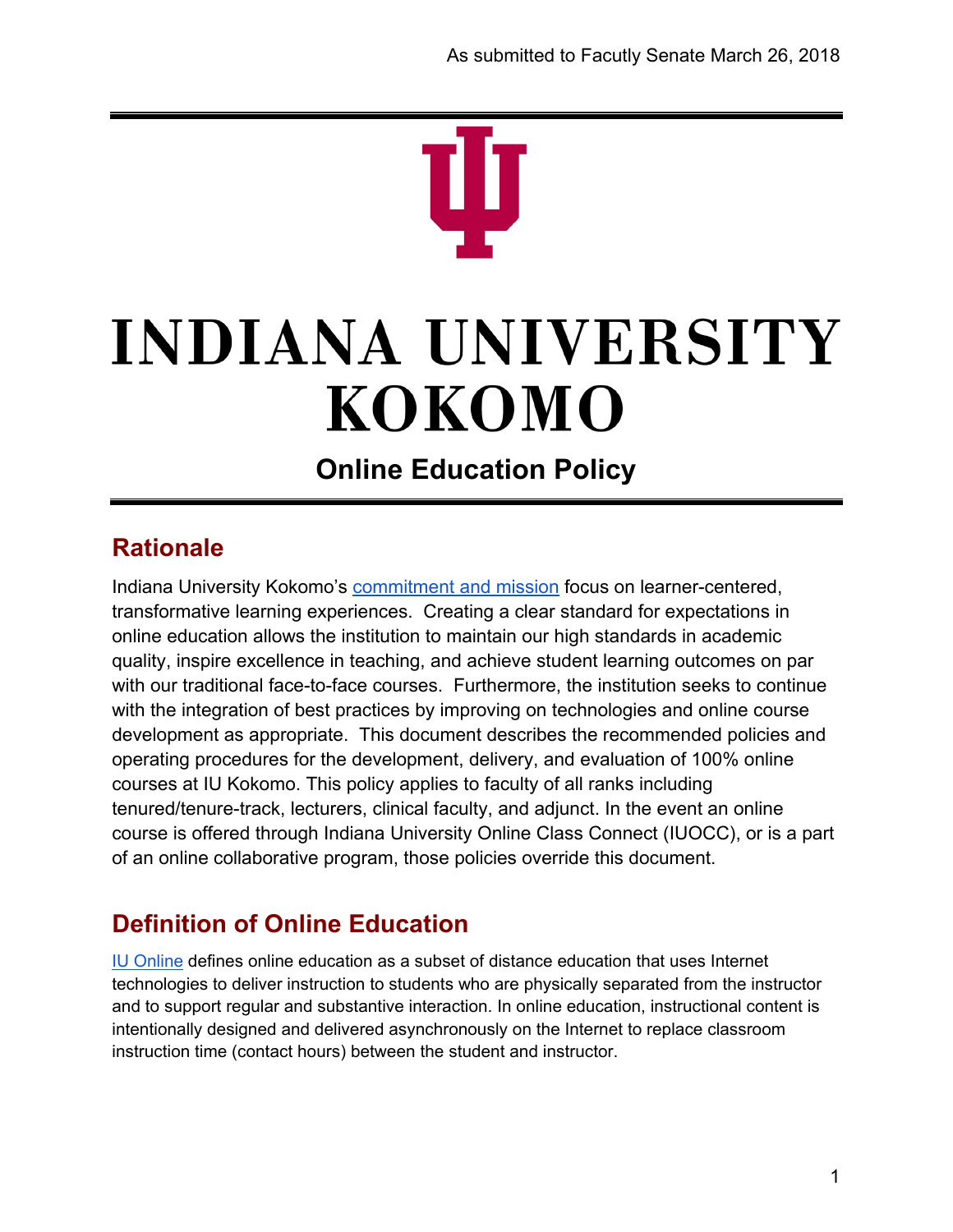#### **Faculty Qualifications for Online Education**

As with traditional courses, instructors of online education courses will meet the expectations regarding the qualifications of faculty outlined in the Higher Learning Commission (HLC[\)](https://www.hlcommission.org/Publications/determining-qualified-faculty.html) [guidelines.](https://www.hlcommission.org/Publications/determining-qualified-faculty.html) Faculty requesting to teach online courses must show competence in online instruction through prior training in teaching online, and/or possess skills necessary for teaching online (computer skills, database management, word processing, presentation software, etc.). The general standards regarding faculty conduct, office hours, and faculty responsibilities also apply in the online education setting. Deans and/or Chairs should consider evidence of prior online teaching and/or online training prior to scheduling teaching assignments. Deans and/or Chairs, in consultation with each faculty member, will determine the precise terms and conditions of every academic appointment and teaching load.

Prior to online education courses being taught, appropriate training—both technical and curricular—should be available to faculty. In addition, it is highly recommended that the faculty:

- − Be trained in IU Kokomo's adopted Learning Management System; and
- − Stay current with emerging methods and new technological avenues that may promote greater student success in online education; and
- − Earn the Basic Online Instruction Developers Certificate provided by IU Kokomo's Center for Teaching Learning and Assessment or equivalent.

#### **Curriculum & Intellectual Property**

Online education courses are designed to meet the same learning outcomes and level of rigor as traditional courses. All online courses are delivered through the university approved Learning Management System (LMS). Faculty members are to adhere to the Department, Division, or School guidelines to ensure course curriculum is aligned to standards, such as accreditation standards, as well as university standards for student [accessibility.](http://www.iuk.edu/career-services/accessibility-services/assets/pdfs/faculty-campus-accessibility-guide.pdf)

Faculty members engaged in online education courses are entitled to academic freedom as teachers and researchers in accordance with the provisions of [Statement of Principles on](http://www.aaup.org/report/1940-statement-principles-academic-freedom-and-tenure)  [Academic Freedom and Tenure,](http://www.aaup.org/report/1940-statement-principles-academic-freedom-and-tenure) which includes "freedom in the classroom in discussing their subject" and "full freedom in research and in the publication of the results."

The university is entitled to use online instructional materials "created for ordinary classroom and program use, such as syllabi, assignments, and tests, for administrative purposes" in accordance with the Indiana University [Intellectual Property Policy.](https://policies.iu.edu/policies/ua-05-intellectual-property/index.html) Should a faculty member engaged in online teaching leave the university, he or she grants the University a "nonexclusive, royalty-free, worldwide, unlimited license to use the Online Instructional Materials for Online Instruction, including the right to revise such Online Instructional Materials" per the Intellectual Property Policy.

#### **Evaluation of Faculty Teaching Online Courses**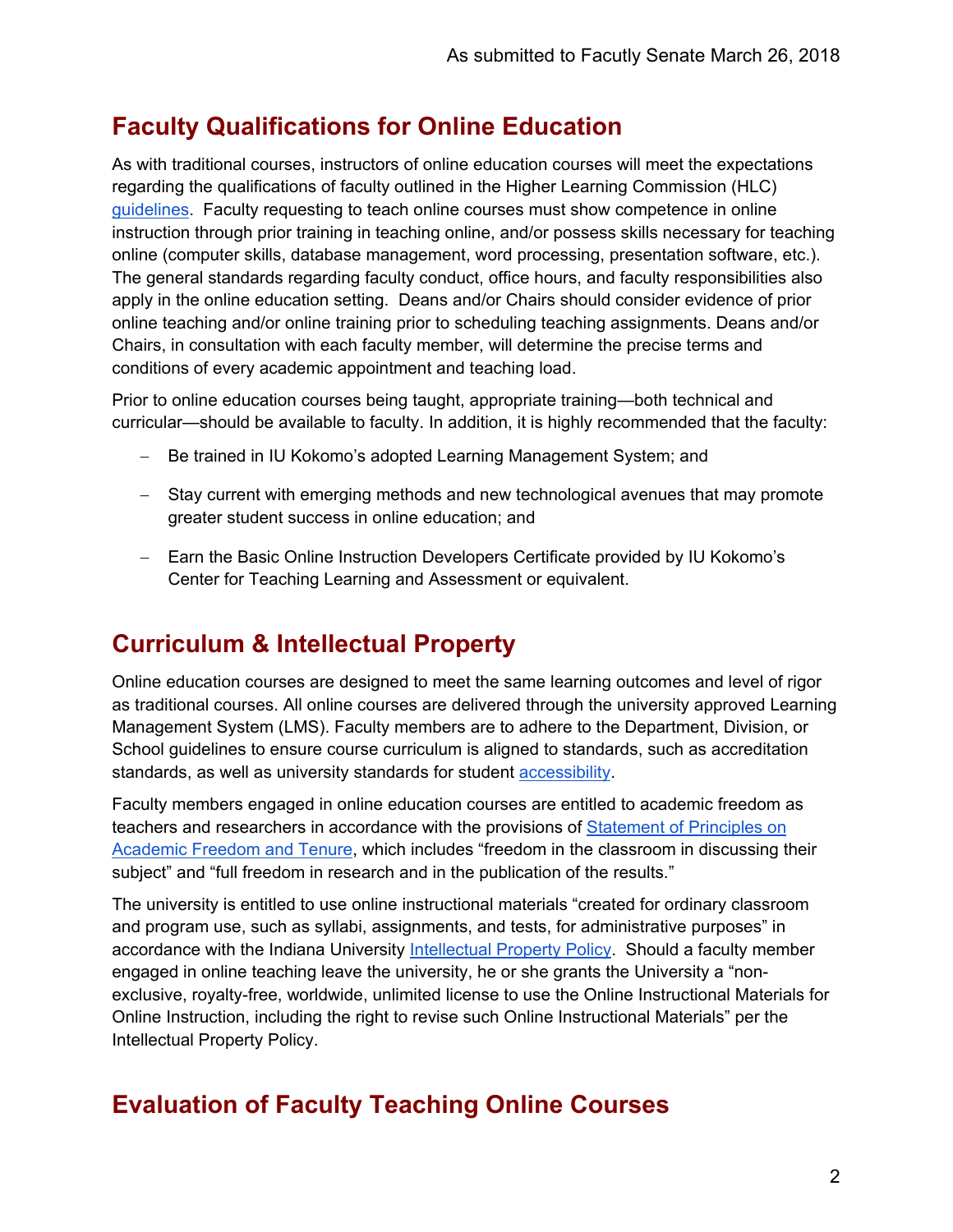The [IU Kokomo Promotion and Tenure Criteria](http://www.iuk.edu/academic-affairs/resources/promotion-tenure-criteria.php) recommend to faculty members not yet promoted or tenured to plan to be observed at least once each semester by colleagues of their choice to ensure the rigor and quality of instruction. For faculty members engaged in online instruction, the recommendation parallels the face-to-face course recommendation. In such, observations of online courses and face-to-face courses should be included in the promotion and tenure dossier. It is recommended academic units incorporate these recommendations in their definition for excellence for teaching in the [annual report](https://policies.iu.edu/policies/aca-25-annual-reports-faculty-librarians/index.html) for all faculty ranks.

#### **Quality Assurance of Course Design**

IU Kokomo is committed to adhering to the highest possible standards in online education. Online education courses should be subject to regular ongoing assessment by the academic unit. If a course is offered at the campus level both online and face-to-face, learning outcomes must be identical. Online courses must adhere to the rules of conduct as outlined in the Code [of Academic Ethics,](https://policies.iu.edu/policies/aca-33-code-academic-ethics/index.html) which includes clear course goals and liberal contact hours. Online courses should parallel instructional time commitments required for face-to-face courses.

In accordanc[e](http://nc-sara.org/files/docs/C-RAC%20Guidelines.pdf) with the Interregional Guidelines for the Evaluation of Distance Education [Programs](http://nc-sara.org/files/docs/C-RAC%20Guidelines.pdf) developed by the Council of Regional Accrediting Commissions (C-RAC), IU Kokomo faculty engaged in online teaching should ensure curricula for online learning are "coherent, cohesive, and comparable in academic rigor to programs offered in traditional instructional formats." More specifically:

- − The curricular goals and course objectives show faculty member has knowledge of the best uses of online learning in different disciplines and settings;
- − Curricula delivered through online learning are benchmarked against face-to-face courses and programs provided by IU Kokomo should contemporaneous courses exist.
- − The curriculum is coherent in its content and sequencing of courses

The IU Kokomo CTLA provides training regarding course design and implementation. Training is provided online, in onsite workshops, and through individual consultations in a format that prepares faculty to develop courses that are in accordance with *[Quality Matters Rubric](https://www.qualitymatters.org/qa-resources/rubric-standards)*, IU's chosen quality assurance process for online and blended courses.

It is recommended faculty who engage in online teaching attend at *minimum* a basic Quality Matters course (Quality Matters Applying the QM Rubric) offered at the CTLA. This course applies the Quality Matters principles in course design. As IU Kokomo faculty become more experienced in online teaching, faculty should seek QM Certification through a formal QM process review.

#### **Regular and Substantive Interaction**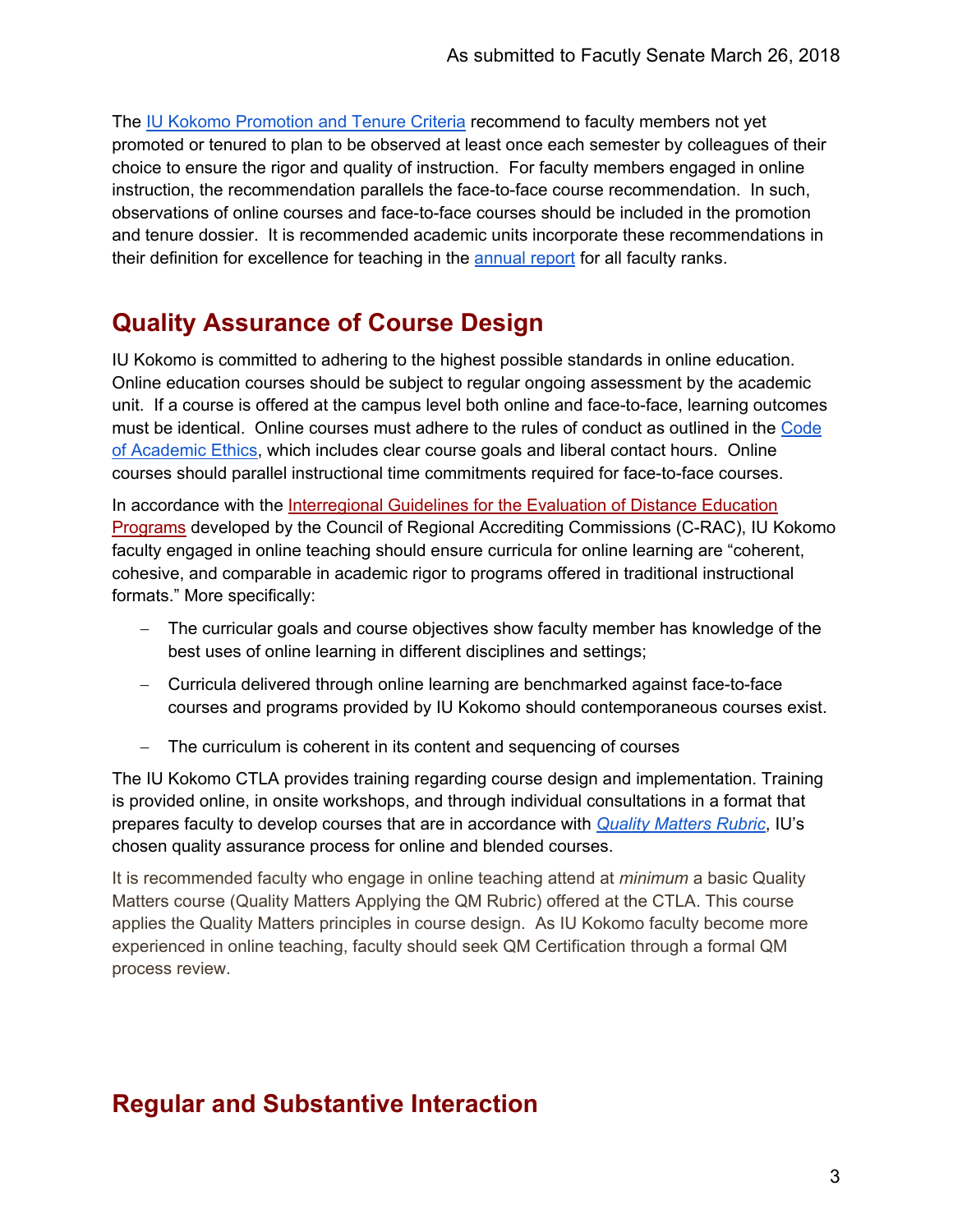Faculty members engaged in online education courses must adhere to the Federal Interaction Standards for regular and substantive faculty-to-student interaction. Indiana University has developed a policy for regular and substantive interaction based on the Federal Interaction Guidelines (see[:](https://ifap.ed.gov/dpcletters/GEN1423.htm) [source,](https://ifap.ed.gov/dpcletters/GEN1423.htm) an[d](http://wcet.wiche.edu/sites/default/files/Competency-Based-and-Direct-Assessment-Programs.pdf) [source\).](http://wcet.wiche.edu/sites/default/files/Competency-Based-and-Direct-Assessment-Programs.pdf) This policy requires regular (repeated) and substantive instructor-initiated interactions that are related to the academic subject matter. This interaction must be more than giving a numerical grade or providing feedback on student work. In addition, grading of student submissions cannot be the sole form of instructor interaction in the course.

The following examples are provided as a suggestion of ways a course and instructor could meet the interaction standard. The course should include evidence of multiple methods and multiple instances.

#### *Course Examples*

- − Planned regular (weekly or twice monthly) announcements or other communication that directly addresses student contributions to the course, including challenges and successes. Students should have a channel to respond to announcements.
- − A general open discussion thread is available for students to post questions on muddy points. The instructor encourages learners to participate and answer their peers' queries.
- − If grading rubrics are used, the rubrics should include clear, thorough descriptions for each criterion reference point.
- − In a discussion thread, the instructor responds with formative coaching to student posts.
- − The instructor allows for iterative submissions (ie. rough drafts) and provides feedback on the submissions.
- − Instructor provides opportunities for students to engage in reflection on aspects of their learning and provides responses to such reflections.
- − Instructor provides a mechanism for students to provide feedback on the course experience regularly and articulates a plan to respond to this student communication.
- − Instructor requires students to meet during office hours (virtual or otherwise, at least once during the semester).
- − A structure is in place to facilitate ongoing conversations around assignment feedback, and learners are encouraged to reflect on and respond to this feedback.
- − The course includes synchronous group critique sessions via videoconference or other meeting technology.

To meet this standard a course may include:

- − course policies or syllabus statements around interaction plans;
- − assignments that include planned interaction in their design.

#### **Online course enrollment**